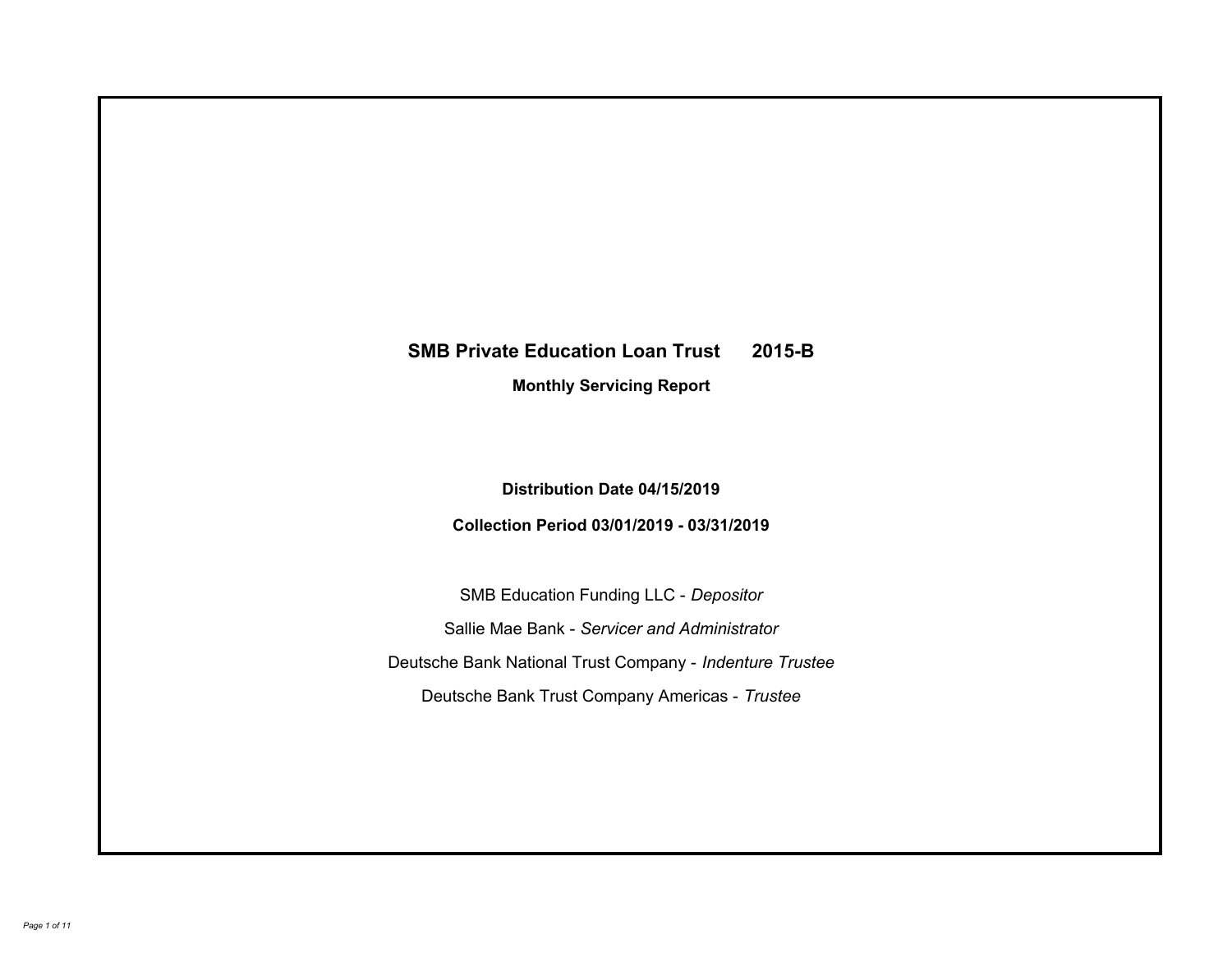| Α           | <b>Student Loan Portfolio Characteristics</b>   |                                              | Settlement Date<br>07/30/2015 | 02/28/2019            | 03/31/2019            |
|-------------|-------------------------------------------------|----------------------------------------------|-------------------------------|-----------------------|-----------------------|
|             | <b>Principal Balance</b>                        |                                              | \$700,964,388.29              | \$429,592,440.92      | \$421,375,702.77      |
|             | Interest to be Capitalized Balance              |                                              | 42,430,107.89                 | 18,135,840.95         | 17,914,997.38         |
|             | Pool Balance                                    |                                              | \$743,394,496.18              | \$447,728,281.87      | \$439,290,700.15      |
|             | Weighted Average Coupon (WAC)                   |                                              |                               |                       |                       |
|             |                                                 | WAC1 (Contractual Interest Rate on the Loan) | 8.20%                         | 9.51%                 | 9.47%                 |
|             |                                                 | WAC2 (Average of Applicable Interest Rate)   | 8.18%                         | 9.44%                 | 9.39%                 |
|             |                                                 | WAC3 (Average of Actual Interest Rate)       | 8.13%                         | 9.36%                 | 9.31%                 |
|             | Weighted Average Remaining Term                 |                                              | 128.84                        | 119.78                | 120.31                |
|             | Number of Loans                                 |                                              | 63,899                        | 40,169                | 39,403                |
|             | Number of Borrowers<br>Pool Factor              |                                              | 43,918                        | 27,783<br>0.602275487 | 27,285<br>0.590925414 |
|             | Since Issued Total Constant Prepayment Rate (1) |                                              |                               | 8.87%                 | 8.93%                 |
|             |                                                 |                                              |                               |                       |                       |
| B           | <b>Debt Securities</b>                          | Cusip/Isin                                   | 03/15/2019                    |                       | 04/15/2019            |
|             | A <sub>2</sub> A                                | 78448QAB4                                    | \$114,661,989.66              |                       | \$110,640,674.11      |
|             | A <sub>2</sub> B                                | 78448QAC2                                    | \$53,747,807.65               |                       | \$51,862,815.99       |
|             | A <sub>3</sub>                                  | 78448QAD0                                    | \$75,000,000.00               |                       | \$75,000,000.00       |
|             | B                                               | 78448QAE8                                    | \$70,000,000.00               |                       | \$70,000,000.00       |
|             | C                                               | 78448QAF5                                    | \$50,000,000.00               |                       | \$50,000,000.00       |
|             |                                                 |                                              |                               |                       |                       |
| $\mathsf C$ | <b>Certificates</b>                             | <b>Cusip/Isin</b>                            | 03/15/2019                    |                       | 04/15/2019            |
|             | Residual                                        | 78448Q108                                    | \$100,000.00                  |                       | \$100,000.00          |
|             |                                                 |                                              |                               |                       |                       |
| D           | <b>Account Balances</b>                         |                                              | 03/15/2019                    |                       | 04/15/2019            |
|             | Reserve Account Balance                         |                                              | \$1,896,081.00                |                       | \$1,896,081.00        |
|             |                                                 |                                              |                               |                       |                       |
| E           | <b>Asset / Liability</b>                        |                                              | 03/15/2019                    |                       | 04/15/2019            |
|             | Overcollateralization Percentage                |                                              | 18.83%                        |                       | 18.62%                |
|             | Specified Overcollateralization Amount          |                                              | \$134,318,484.56              |                       | \$131,787,210.05      |
|             | Actual Overcollateralization Amount             |                                              | \$84,318,484.56               |                       | \$81,787,210.05       |
|             |                                                 |                                              |                               |                       |                       |

(1) Since Issued Total CPR calculations found in monthly servicing reports issued on or prior to September 15, 2015 originally included loans that were removed from the pool by the sponsor because they became ineligible for the pool between the cut-off date and settlement date. On October 5, 2015, Since Issued Total CPR calculations were revised to exclude these loans and all prior monthly servicing reports were restated. For additional information, see 'Since Issued CPR Methodology' found on page 11 of this report.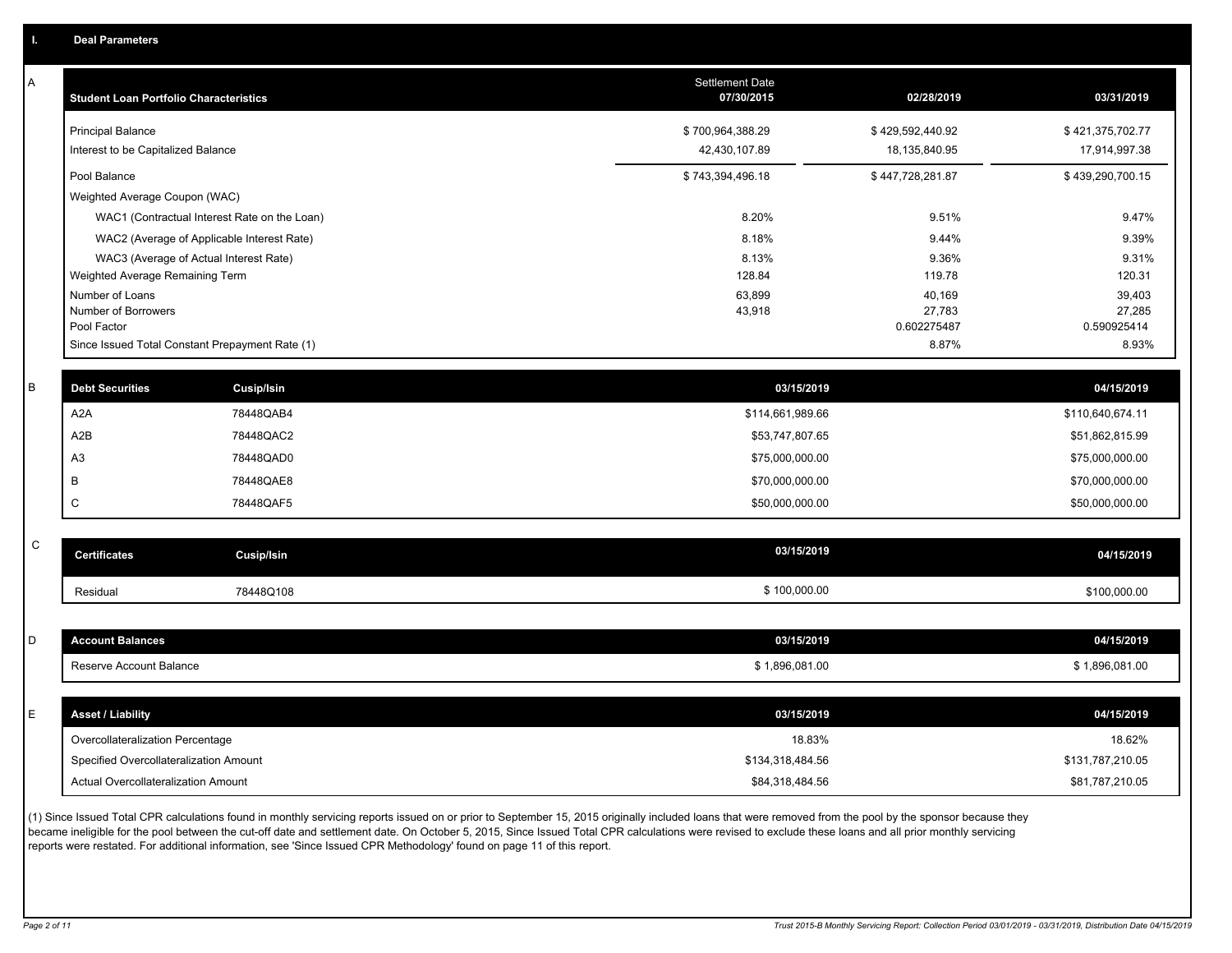## **II. 2015-B Trust Activity 03/01/2019 through 03/31/2019**

| <b>Borrower Principal</b><br>8,764,118.47<br>0.00<br><b>Consolidation Activity Principal</b><br>Seller Principal Reimbursement<br>(156.06)<br>0.00<br>Servicer Principal Reimbursement<br>Delinquent Principal Purchases by Servicer<br>0.00<br><b>Other Principal Deposits</b><br>35,714.87<br>\$8,799,677.28<br><b>Total Principal Receipts</b><br>В<br><b>Student Loan Interest Receipts</b> |  |
|-------------------------------------------------------------------------------------------------------------------------------------------------------------------------------------------------------------------------------------------------------------------------------------------------------------------------------------------------------------------------------------------------|--|
|                                                                                                                                                                                                                                                                                                                                                                                                 |  |
|                                                                                                                                                                                                                                                                                                                                                                                                 |  |
|                                                                                                                                                                                                                                                                                                                                                                                                 |  |
|                                                                                                                                                                                                                                                                                                                                                                                                 |  |
|                                                                                                                                                                                                                                                                                                                                                                                                 |  |
|                                                                                                                                                                                                                                                                                                                                                                                                 |  |
|                                                                                                                                                                                                                                                                                                                                                                                                 |  |
|                                                                                                                                                                                                                                                                                                                                                                                                 |  |
| <b>Borrower Interest</b><br>2,369,344.79                                                                                                                                                                                                                                                                                                                                                        |  |
| 0.00<br><b>Consolidation Activity Interest</b>                                                                                                                                                                                                                                                                                                                                                  |  |
| Seller Interest Reimbursement<br>(16.40)                                                                                                                                                                                                                                                                                                                                                        |  |
| Servicer Interest Reimbursement<br>0.00                                                                                                                                                                                                                                                                                                                                                         |  |
| 0.00<br>Delinquent Interest Purchases by Servicer                                                                                                                                                                                                                                                                                                                                               |  |
| 32.30<br>Other Interest Deposits                                                                                                                                                                                                                                                                                                                                                                |  |
| \$2,369,360.69<br><b>Total Interest Receipts</b>                                                                                                                                                                                                                                                                                                                                                |  |
| C<br><b>Recoveries on Realized Losses</b><br>\$139,608.63                                                                                                                                                                                                                                                                                                                                       |  |
| D<br><b>Investment Income</b><br>\$24,988.71                                                                                                                                                                                                                                                                                                                                                    |  |
| Е<br><b>Funds Borrowed from Next Collection Period</b><br>\$0.00                                                                                                                                                                                                                                                                                                                                |  |
| F<br>\$0.00<br><b>Funds Repaid from Prior Collection Period</b>                                                                                                                                                                                                                                                                                                                                 |  |
| G<br>\$0.00<br>Loan Sale or Purchase Proceeds                                                                                                                                                                                                                                                                                                                                                   |  |
| \$0.00<br>н<br>Initial Deposits to Distribution Account                                                                                                                                                                                                                                                                                                                                         |  |
| \$0.00<br><b>Excess Transferred from Other Accounts</b>                                                                                                                                                                                                                                                                                                                                         |  |
| \$0.00<br><b>Borrower Benefit Reimbursements</b><br>J                                                                                                                                                                                                                                                                                                                                           |  |
| <b>Other Deposits</b><br>\$0.00<br>Κ                                                                                                                                                                                                                                                                                                                                                            |  |
| L<br><b>Other Fees Collected</b><br>\$0.00                                                                                                                                                                                                                                                                                                                                                      |  |
| М<br><b>AVAILABLE FUNDS</b><br>\$11,333,635.31                                                                                                                                                                                                                                                                                                                                                  |  |
| N<br>Non-Cash Principal Activity During Collection Period<br>\$582,939.13                                                                                                                                                                                                                                                                                                                       |  |
| O<br>Aggregate Purchased Amounts by the Depositor, Servicer or Seller<br>\$35,747.17                                                                                                                                                                                                                                                                                                            |  |
| P<br>\$0.00<br>Aggregate Loan Substitutions                                                                                                                                                                                                                                                                                                                                                     |  |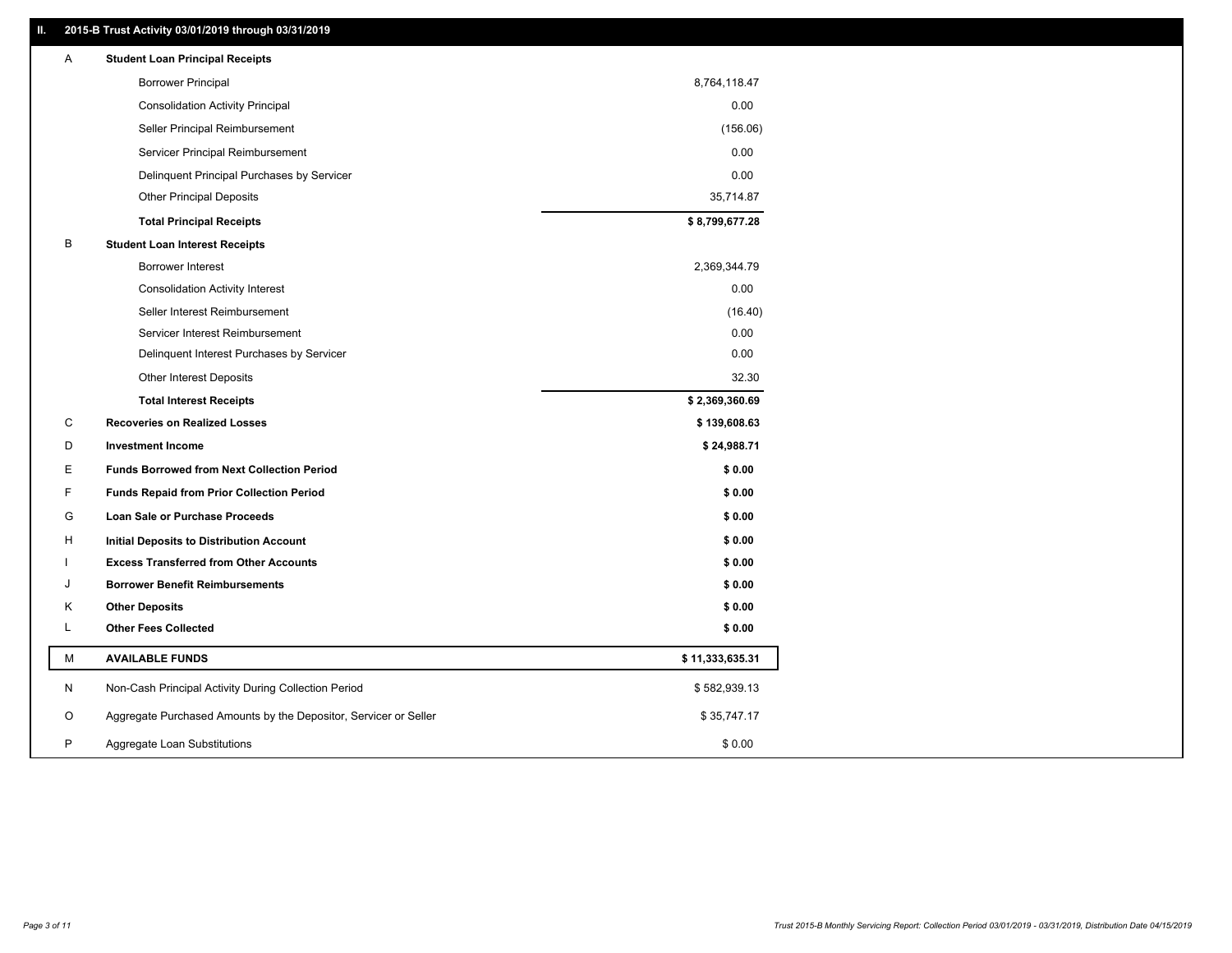|                   |                       |                          |         |                                                                  | <b>Loans by Repayment Status</b> |                            |                          |         |                                                           |                |                            |
|-------------------|-----------------------|--------------------------|---------|------------------------------------------------------------------|----------------------------------|----------------------------|--------------------------|---------|-----------------------------------------------------------|----------------|----------------------------|
|                   |                       |                          |         | 03/31/2019                                                       |                                  |                            |                          |         | 02/28/2019                                                |                |                            |
|                   |                       | <b>Wtd Avg</b><br>Coupon | # Loans | <b>Principal and</b><br><b>Interest Accrued</b><br>to Capitalize | % of Principal                   | % of Loans in<br>Repay (1) | <b>Wtd Avg</b><br>Coupon | # Loans | Principal and<br><b>Interest Accrued</b><br>to Capitalize | % of Principal | % of Loans in<br>Repay (1) |
| INTERIM:          | IN SCHOOL             | 10.77%                   | 1,447   | \$22,568,344.10                                                  | 5.137%                           | $-$ %                      | 10.75%                   | 1,470   | \$22,604,426.20                                           | 5.049%         | $-$ %                      |
|                   | <b>GRACE</b>          | 10.20%                   | 431     | \$7,445,790.93                                                   | 1.695%                           | $-$ %                      | 10.29%                   | 499     | \$8,861,136.88                                            | 1.979%         | $-$ %                      |
|                   | <b>DEFERMENT</b>      | 10.40%                   | 2,511   | \$33,459,313.21                                                  | 7.617%                           | $-$ %                      | 10.42%                   | 2,453   | \$32,299,250.73                                           | 7.214%         | $-$ %                      |
| <b>REPAYMENT:</b> | <b>CURRENT</b>        | 9.10%                    | 32,658  | \$341,582,533.39                                                 | 77.758%                          | 90.891%                    | 9.13%                    | 33,341  | \$349,341,975.04                                          | 78.025%        | 90.983%                    |
|                   | 31-60 DAYS DELINQUENT | 9.16%                    | 618     | \$8,513,836.16                                                   | 1.938%                           | 2.265%                     | 9.36%                    | 617     | \$9,323,953.76                                            | 2.083%         | 2.428%                     |
|                   | 61-90 DAYS DELINQUENT | 8.61%                    | 307     | \$4,610,566.94                                                   | 1.050%                           | 1.227%                     | 9.23%                    | 321     | \$4,567,178.74                                            | 1.020%         | 1.189%                     |
|                   | > 90 DAYS DELINQUENT  | 10.72%                   | 189     | \$2,860,154.66                                                   | 0.651%                           | 0.761%                     | 10.64%                   | 186     | \$2,512,286.70                                            | 0.561%         | 0.654%                     |
|                   | FORBEARANCE           | 9.24%                    | 1,242   | \$18,250,160.76                                                  | 4.154%                           | 4.856%                     | 9.53%                    | 1,282   | \$18,218,073.82                                           | 4.069%         | 4.745%                     |
| <b>TOTAL</b>      |                       |                          | 39,403  | \$439,290,700.15                                                 | 100.00%                          | 100.00%                    |                          | 40,169  | \$447,728,281.87                                          | 100.00%        | 100.00%                    |

Percentages may not total 100% due to rounding  $\star$ 

1 Loans classified in "Repayment" include any loan for which interim interest only, \$25 fixed payments or full principal and interest payments are due.

|                         |                                                                                                                                                                                |                          |         |                                                                  | <b>Loans by Borrower Status</b> |                                |                          |         |                                                                  |                |                                |
|-------------------------|--------------------------------------------------------------------------------------------------------------------------------------------------------------------------------|--------------------------|---------|------------------------------------------------------------------|---------------------------------|--------------------------------|--------------------------|---------|------------------------------------------------------------------|----------------|--------------------------------|
|                         |                                                                                                                                                                                |                          |         | 03/31/2019                                                       |                                 |                                |                          |         | 02/28/2019                                                       |                |                                |
|                         |                                                                                                                                                                                | <b>Wtd Avg</b><br>Coupon | # Loans | <b>Principal and</b><br><b>Interest Accrued</b><br>to Capitalize | % of Principal                  | % of Loans in<br>P&I Repay (2) | <b>Wtd Avg</b><br>Coupon | # Loans | <b>Principal and</b><br><b>Interest Accrued</b><br>to Capitalize | % of Principal | % of Loans in<br>P&I Repay (2) |
| INTERIM:                | IN SCHOOL                                                                                                                                                                      | 10.36%                   | 2,763   | \$41,720,087.19                                                  | 9.497%                          | $-$ %                          | 10.35%                   | 2,794   | \$41,865,785.14                                                  | 9.351%         | $-$ %                          |
|                         | GRACE                                                                                                                                                                          | 10.08%                   | 832     | \$12,867,716.67                                                  | 2.929%                          | $-$ %                          | 10.10%                   | 998     | \$15,343,278.41                                                  | 3.427%         | $-$ %                          |
|                         | <b>DEFERMENT</b>                                                                                                                                                               | 10.07%                   | 4,604   | \$59,258,436.49                                                  | 13.490%                         | $-$ %                          | 10.08%                   | 4,518   | \$57,393,825.76                                                  | 12.819%        | $-$ %                          |
| P&I REPAYMENT:          | <b>CURRENT</b>                                                                                                                                                                 | 8.98%                    | 28,878  | \$291,666,570.76                                                 | 66.395%                         | 89.621%                        | 9.02%                    | 29,488  | \$298,870,863.61                                                 | 66.753%        | 89.717%                        |
|                         | 31-60 DAYS DELINQUENT                                                                                                                                                          | 9.09%                    | 600     | \$8,196,786.38                                                   | 1.866%                          | 2.519%                         | 9.33%                    | 590     | \$9,048,548.70                                                   | 2.021%         | 2.716%                         |
|                         | 61-90 DAYS DELINQUENT                                                                                                                                                          | 8.59%                    | 298     | \$4,486,362.00                                                   | 1.021%                          | 1.379%                         | 9.21%                    | 317     | \$4,511,845.70                                                   | 1.008%         | 1.354%                         |
|                         | > 90 DAYS DELINQUENT                                                                                                                                                           | 10.71%                   | 186     | \$2,844,579.90                                                   | 0.648%                          | 0.874%                         | 10.63%                   | 182     | \$2,476,060.73                                                   | 0.553%         | 0.743%                         |
|                         | FORBEARANCE                                                                                                                                                                    | 9.24%                    | 1,242   | \$18,250,160.76                                                  | 4.154%                          | 5.608%                         | 9.53%                    | 1,282   | \$18,218,073.82                                                  | 4.069%         | 5.469%                         |
| <b>TOTAL</b><br>$\star$ | Percentages may not total 100% due to rounding<br>2 Loans classified in "P&I Repayment" includes only those loans for which scheduled principal and interest payments are due. |                          | 39,403  | \$439,290,700.15                                                 | 100.00%                         | 100.00%                        |                          | 40,169  | \$447,728,281.87                                                 | 100.00%        | 100.00%                        |

WAC reflects WAC3 To conform with company standard reporting these sections now include Princial and Interest Accrued to Capitalize.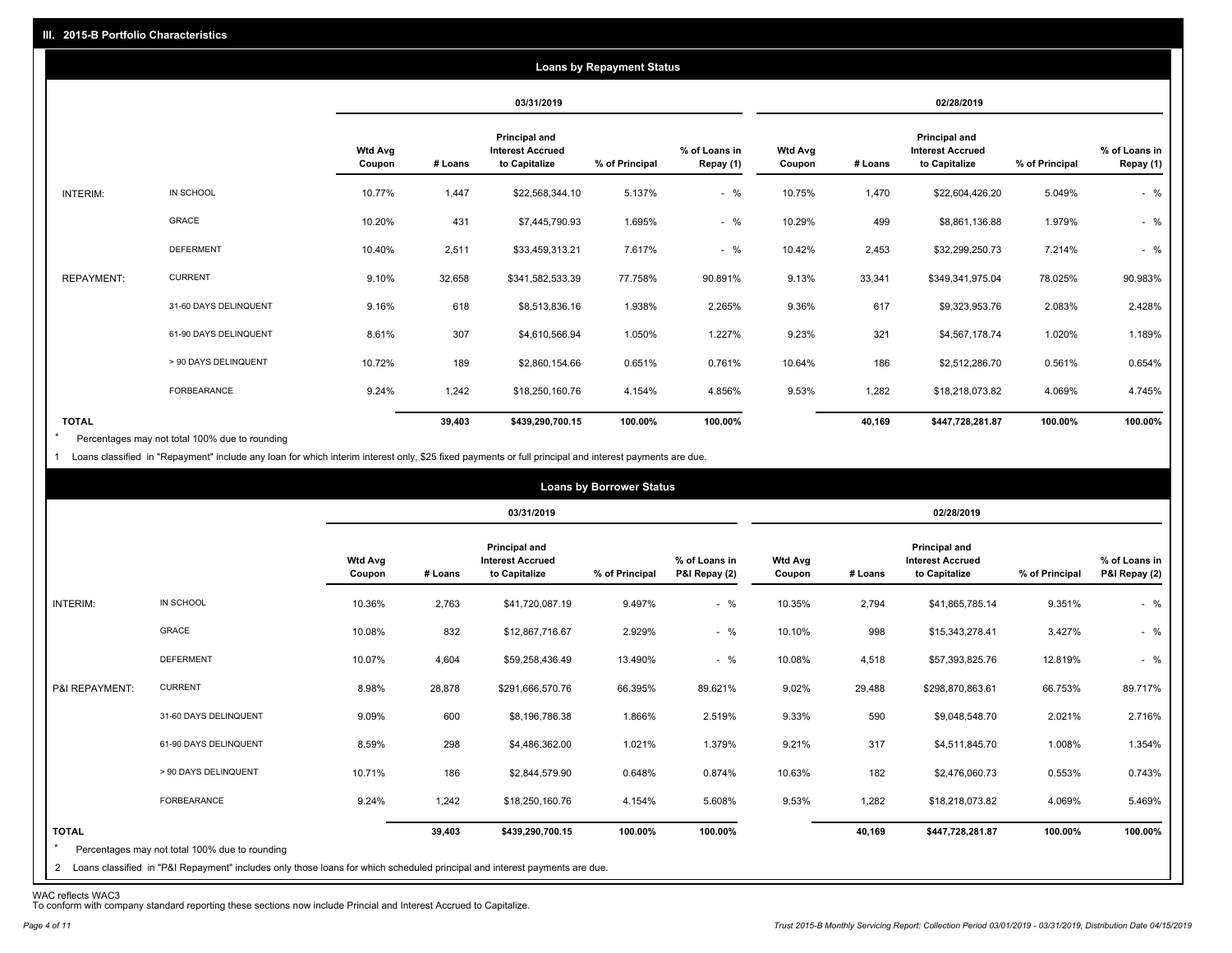|                                                                                 | 3/31/2019        | 2/28/2019        |
|---------------------------------------------------------------------------------|------------------|------------------|
| Pool Balance                                                                    | \$439,290,700.15 | \$447,728,281.87 |
| Total # Loans                                                                   | 39,403           | 40,169           |
| Total # Borrowers                                                               | 27,285           | 27,783           |
| Weighted Average Coupon                                                         | 9.39%            | 9.44%            |
| Weighted Average Remaining Term                                                 | 120.31           | 119.78           |
| Percent of Pool - Cosigned                                                      | 93.0%            | 93.0%            |
| Percent of Pool - Non Cosigned                                                  | 7.0%             | 7.0%             |
| Borrower Interest Accrued for Period                                            | \$3,341,557.75   | \$3,120,120.39   |
| <b>Outstanding Borrower Interest Accrued</b>                                    | \$20,917,401.04  | \$21,082,093.63  |
| Gross Principal Realized Loss - Periodic *                                      | \$477,200.74     | \$650,854.32     |
| Gross Principal Realized Loss - Cumulative *                                    | \$25,269,490.41  | \$24,792,289.67  |
| Recoveries on Realized Losses - Periodic                                        | \$139,608.63     | \$83,135.49      |
| Recoveries on Realized Losses - Cumulative                                      | \$3,555,369.72   | \$3,415,761.09   |
| Net Losses - Periodic                                                           | \$337,592.11     | \$567,718.83     |
| Net Losses - Cumulative                                                         | \$21,714,120.69  | \$21,376,528.58  |
| Non-Cash Principal Activity - Capitalized Interest                              | \$1,061,240.26   | \$1,502,822.29   |
| Since Issued Total Constant Prepayment Rate (CPR) (1)                           | 8.93%            | 8.87%            |
| <b>Loan Substitutions</b>                                                       | \$0.00           | \$0.00           |
| <b>Cumulative Loan Substitutions</b>                                            | \$0.00           | \$0.00           |
| <b>Unpaid Servicing Fees</b>                                                    | \$0.00           | \$0.00           |
| <b>Unpaid Administration Fees</b>                                               | \$0.00           | \$0.00           |
| <b>Unpaid Carryover Servicing Fees</b>                                          | \$0.00           | \$0.00           |
| Note Interest Shortfall                                                         | \$0.00           | \$0.00           |
| Loans in Modification                                                           | \$37,633,264.93  | \$35,803,178.23  |
| % of Loans in Modification as a % of Loans in Repayment (P&I)                   | 12.25%           | 11.37%           |
|                                                                                 |                  |                  |
| % Annualized Gross Principal Realized Loss - Periodic as a %                    |                  |                  |
| of Loans in Repayment (P&I) * 12                                                | 1.86%            | 2.48%            |
| % Gross Principal Realized Loss - Cumulative as a % of<br>Original Pool Balance |                  |                  |
|                                                                                 | 3.40%            | 3.34%            |

\* In accordance with the Servicer's current policies and procedures, after September 1, 2017 loans subject to bankruptcy claims generally will not be reported as a charged-off unless and until they are delinquent for 120 d

(1) Since Issued Total CPR calculations found in monthly servicing reports issued on or prior to September 15, 2015 originally included loans that were removed from the pool by the sponsor because they became ineligible fo between the cut-off date and settlement date. On October 5, 2015, Since Issued Total CPR calculations were revised to exclude these loans and all prior monthly servicing reports were restated. For additional information, s Issued CPR Methodology' found on page 11 of this report.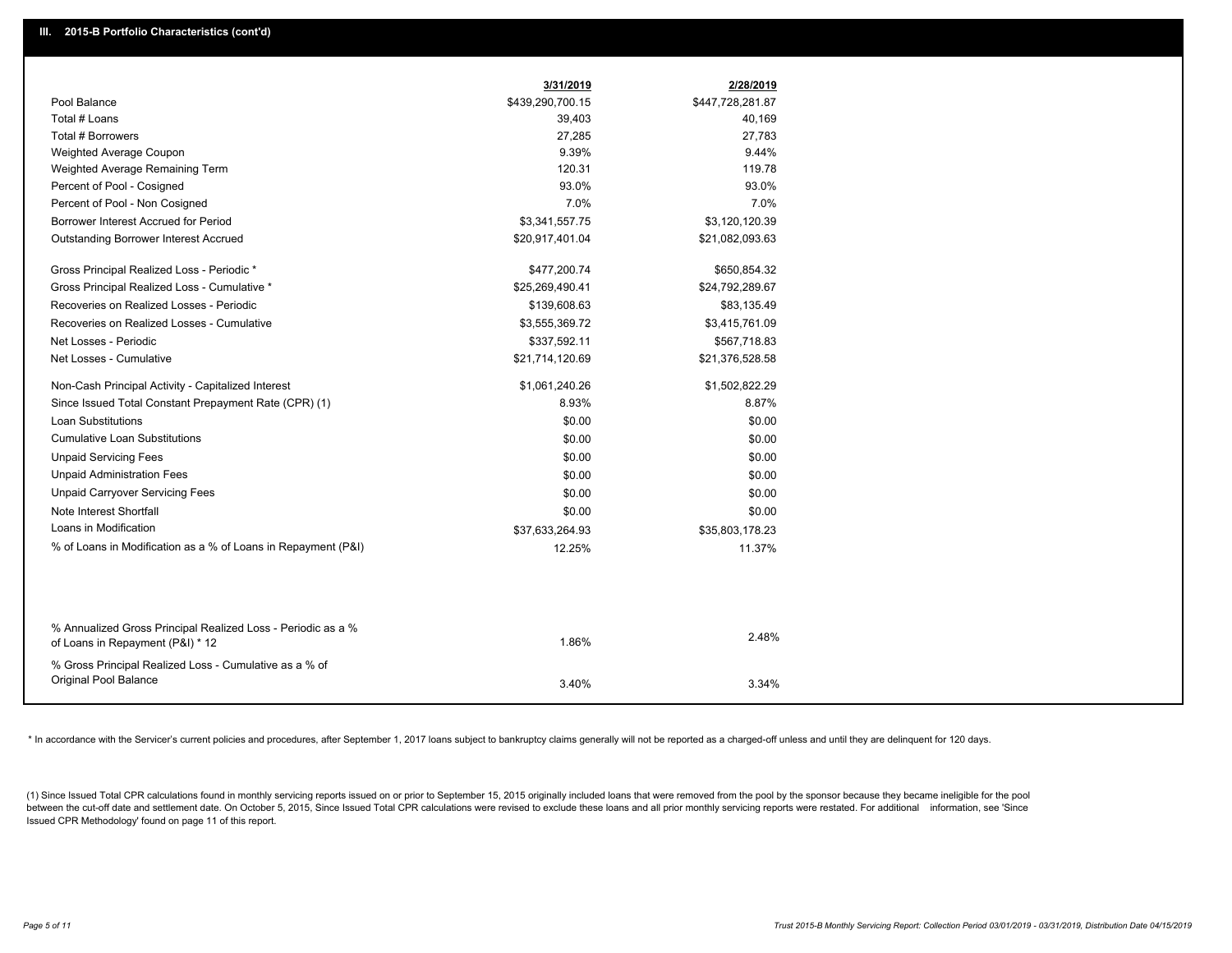#### **Loan Program**  A

|                                    | Weighted<br><b>Average Coupon</b> | # LOANS     | <b>\$ AMOUNT</b> | $%$ *     |
|------------------------------------|-----------------------------------|-------------|------------------|-----------|
| - Smart Option Interest-Only Loans | 8.40%                             | 8.224       | \$66,201,876.36  | 15.070%   |
| - Smart Option Fixed Pay Loans     | 9.26%                             | 10,582      | \$137,393,959.23 | 31.276%   |
| - Smart Option Deferred Loans      | 9.60%                             | 20.597      | \$235,694,864.56 | 53.654%   |
| - Other Loan Programs              | $0.00\%$                          | $\mathbf 0$ | \$0.00           | $0.000\%$ |
| <b>Total</b>                       | 9.31%                             | 39,403      | \$439,290,700.15 | 100.000%  |

\* Percentages may not total 100% due to rounding

B

C

**Index Type**

|                       | Weighted<br><b>Average Coupon</b> | # LOANS     | <b>\$ AMOUNT</b> | $%$ *     |
|-----------------------|-----------------------------------|-------------|------------------|-----------|
| - Fixed Rate Loans    | 7.32%                             | 8,679       | \$114,421,006.21 | 26.047%   |
| - LIBOR Indexed Loans | 10.02%                            | 30,724      | \$324,869,693.94 | 73.953%   |
| - Other Index Rates   | $0.00\%$                          | $\mathbf 0$ | \$0.00           | $0.000\%$ |
| <b>Total</b>          | 9.31%                             | 39,403      | \$439,290,700.15 | 100.000%  |

\* Percentages may not total 100% due to rounding

## **Weighted Average Recent FICO**

| 0 - 639<br>640 - 669<br>670 - 699<br>700 - 739 | 3,761<br>2,648<br>4,171 | \$42,559,466.12<br>\$29,230,481.60<br>\$48,554,923.43 | 9.688%<br>6.654% |
|------------------------------------------------|-------------------------|-------------------------------------------------------|------------------|
|                                                |                         |                                                       |                  |
|                                                |                         |                                                       |                  |
|                                                |                         |                                                       | 11.053%          |
|                                                | 8,206                   | \$92,272,877.20                                       | 21.005%          |
| $740 +$                                        | 20,610                  | \$226,552,254.07                                      | 51.572%          |
| N/A <sup>(1)</sup>                             |                         | \$120,697.73                                          | 0.027%           |
| Total                                          | 39,403                  | \$439,290,700.15                                      | 100.000%         |

WAC reflects WAC3 To conform with company standard reporting these sections now include Princial and Interest Accrued to Capitalize.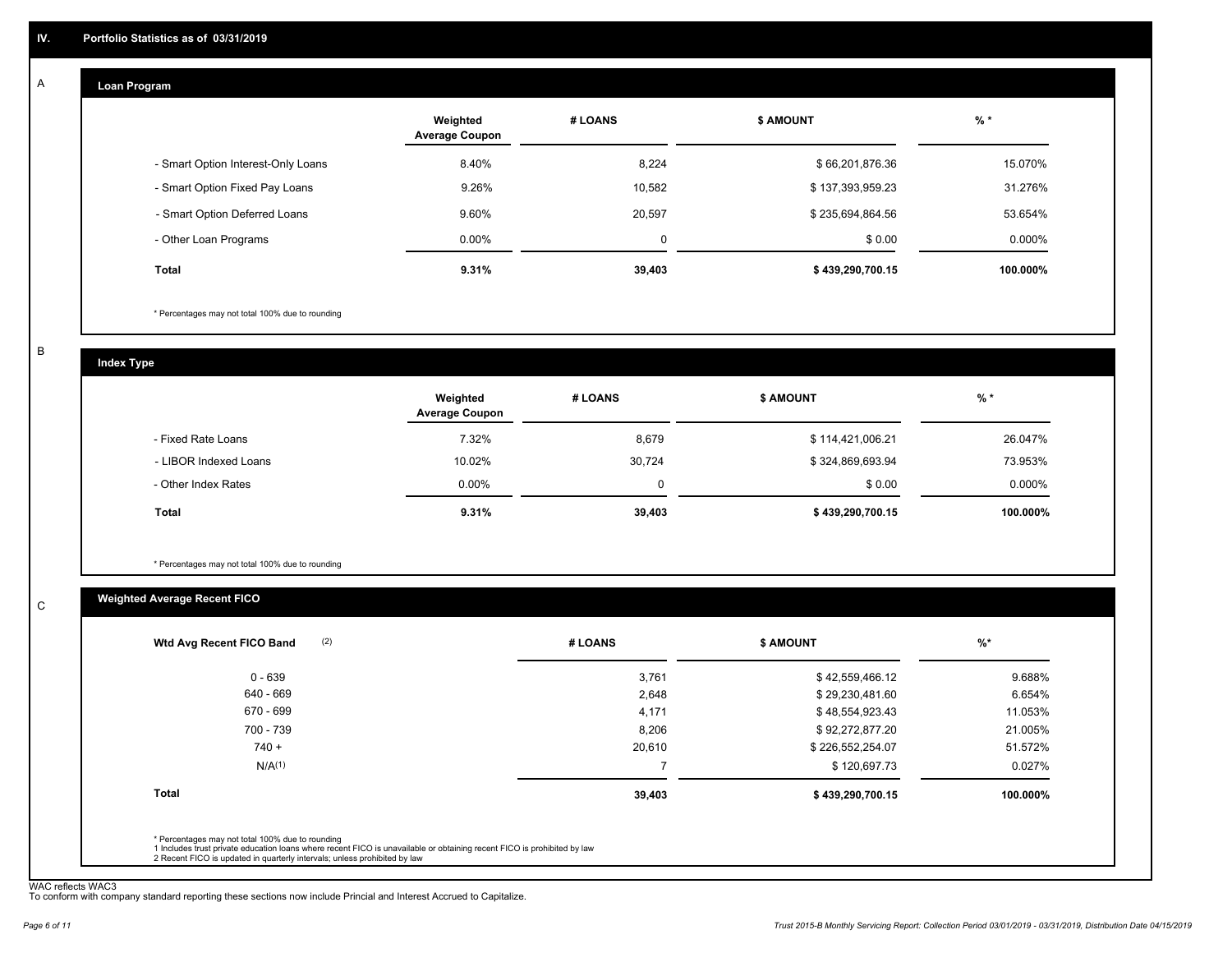| ۷. |       | 2015-B Reserve Account and Principal Distribution Calculations                             |                  |  |
|----|-------|--------------------------------------------------------------------------------------------|------------------|--|
| А. |       | <b>Reserve Account</b>                                                                     |                  |  |
|    |       | Specified Reserve Account Balance                                                          | \$1,896,081.00   |  |
|    |       | Actual Reserve Account Balance                                                             | \$1,896,081.00   |  |
| В. |       | <b>Principal Distribution Amount</b>                                                       |                  |  |
|    | j.    | Class A Notes Outstanding                                                                  | \$243,409,797.31 |  |
|    | ii.   | Pool Balance                                                                               | \$439,290,700.15 |  |
|    | iii.  | First Priority Principal Distribution Amount (i - ii)                                      | \$0.00           |  |
|    |       |                                                                                            |                  |  |
|    | iv.   | Class A and B Notes Outstanding                                                            | \$313,409,797.31 |  |
|    | v.    | First Priority Principal Distribution Amount                                               | \$0.00           |  |
|    | vi.   | Pool Balance                                                                               | \$439,290,700.15 |  |
|    | vii.  | Specified Overcollateralization Amount                                                     | \$131,787,210.05 |  |
|    | viii. | Available Funds (after payment of waterfall items A through H)                             | \$9,917,633.01   |  |
|    | ix.   | <b>Class C Notes Outstanding</b>                                                           | \$50,000,000.00  |  |
|    | х.    | Regular Principal Distribution Amount (if (iv > 0, (iv - v) - (vi - vii), min(viii, ix))   | \$5,906,307.21   |  |
|    | xi.   | Pool Balance                                                                               | \$439,290,700.15 |  |
|    | xii.  | 10% of Initial Pool Balance                                                                | \$74,339,449.62  |  |
|    | xiii. | First Priority Principal Distribution Amount                                               | \$0.00           |  |
|    |       |                                                                                            |                  |  |
|    |       | Regular Principal Distribution Amount<br>XIV.                                              | \$5,906,307.21   |  |
|    | XV.   | Available Funds (after payment of waterfall items A through J)                             | \$4,011,325.80   |  |
|    |       | xvi. Additional Principal Distribution Amount (if(ix $\lt$ = x, min(xv, xi - xiii - xiv))) | \$0.00           |  |
|    |       |                                                                                            |                  |  |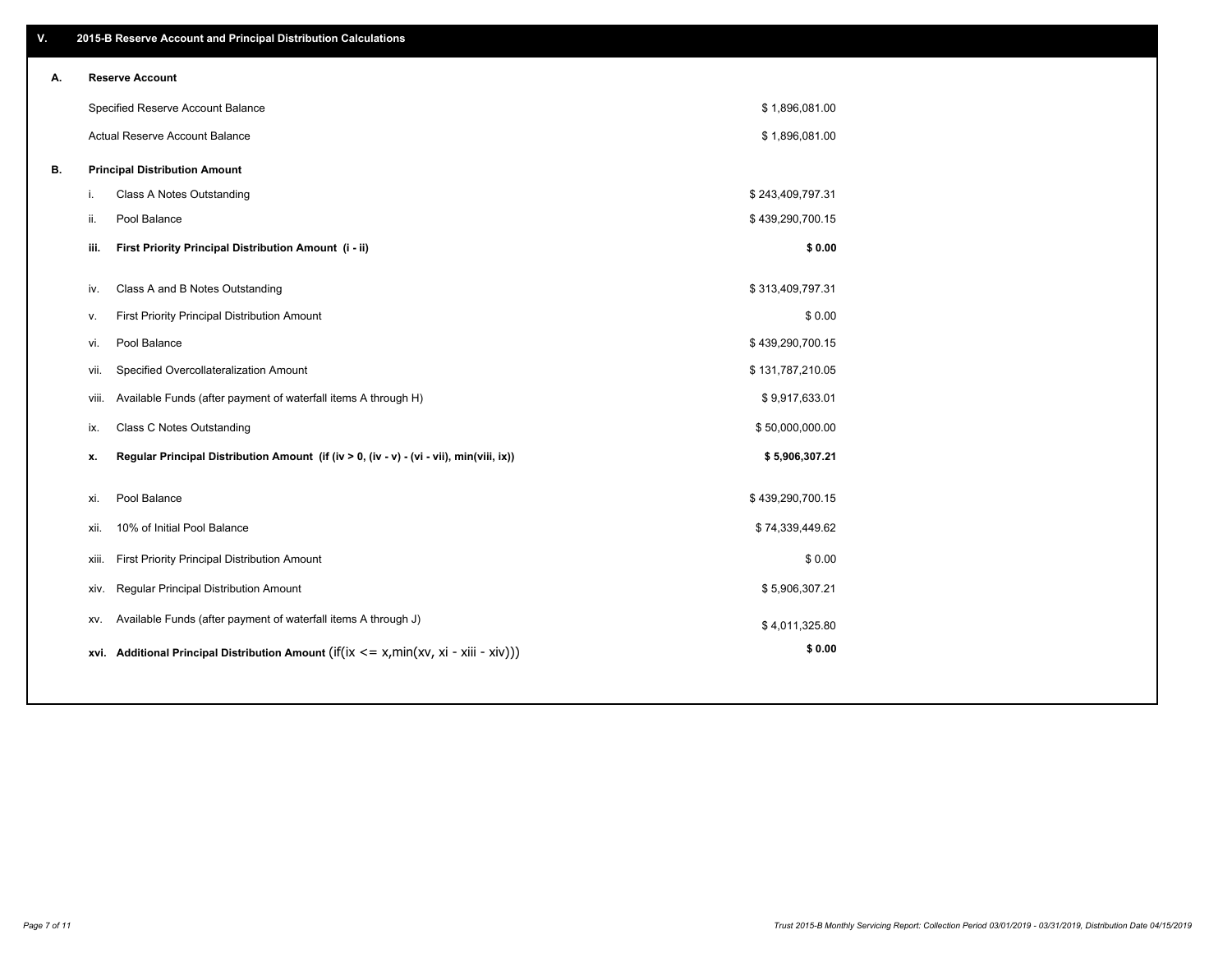|   |                                                         | Paid           | <b>Funds Balance</b> |
|---|---------------------------------------------------------|----------------|----------------------|
|   | <b>Total Available Funds</b>                            |                | \$11,333,635.31      |
| Α | <b>Trustee Fees</b>                                     | \$0.00         | \$11,333,635.31      |
| В | <b>Servicing Fees</b>                                   | \$287,334.61   | \$11,046,300.70      |
| C | i. Administration Fees                                  | \$8,333.00     | \$11,037,967.70      |
|   | ii. Unreimbursed Administrator Advances plus any Unpaid | \$0.00         | \$11,037,967.70      |
| D | Class A Noteholders Interest Distribution Amount        | \$728,668.02   | \$10,309,299.68      |
| Ε | <b>First Priority Principal Payment</b>                 | \$0.00         | \$10,309,299.68      |
| F | Class B Noteholders Interest Distribution Amount        | \$204,166.67   | \$10,105,133.01      |
| G | Class C Noteholders Interest Distribution Amount        | \$187,500.00   | \$9,917,633.01       |
| H | Reinstatement Reserve Account                           | \$0.00         | \$9,917,633.01       |
|   | <b>Regular Principal Distribution</b>                   | \$5,906,307.21 | \$4,011,325.80       |
| J | <b>Carryover Servicing Fees</b>                         | \$0.00         | \$4,011,325.80       |
| Κ | Additional Principal Distribution Amount                | \$0.00         | \$4,011,325.80       |
| L | <b>Unpaid Expenses of Trustee</b>                       | \$0.00         | \$4,011,325.80       |
| м | Unpaid Expenses of Administrator                        | \$0.00         | \$4,011,325.80       |
| N | Remaining Funds to the Residual Certificateholders      | \$4,011,325.80 | \$0.00               |
|   |                                                         |                |                      |

# **Waterfall Conditions**

| А. |      | <b>Class C Noteholders' Interest Distribution Condition</b>                                                                                                                                     |                  |  |
|----|------|-------------------------------------------------------------------------------------------------------------------------------------------------------------------------------------------------|------------------|--|
|    |      | Pool Balance                                                                                                                                                                                    | \$439,290,700.15 |  |
|    | ii.  | Class A and B Notes Outstanding                                                                                                                                                                 | \$313,409,797.31 |  |
|    | iii. | Class C Noteholders' Interest Distribution Ratio (i / ii)                                                                                                                                       | 140.16%          |  |
|    | iv.  | Minimum Ratio                                                                                                                                                                                   | 110.00%          |  |
|    | V.   | Is the Class C Noteholders' Interest Distribution Condition Satisfied (iii > iv)                                                                                                                |                  |  |
|    |      | * If the Class C Noteholders' Interest Distribution Condition is satisfied then the amount of interest accrued at the Class C Rate for the Accrual Period is Released on the distribution Date. |                  |  |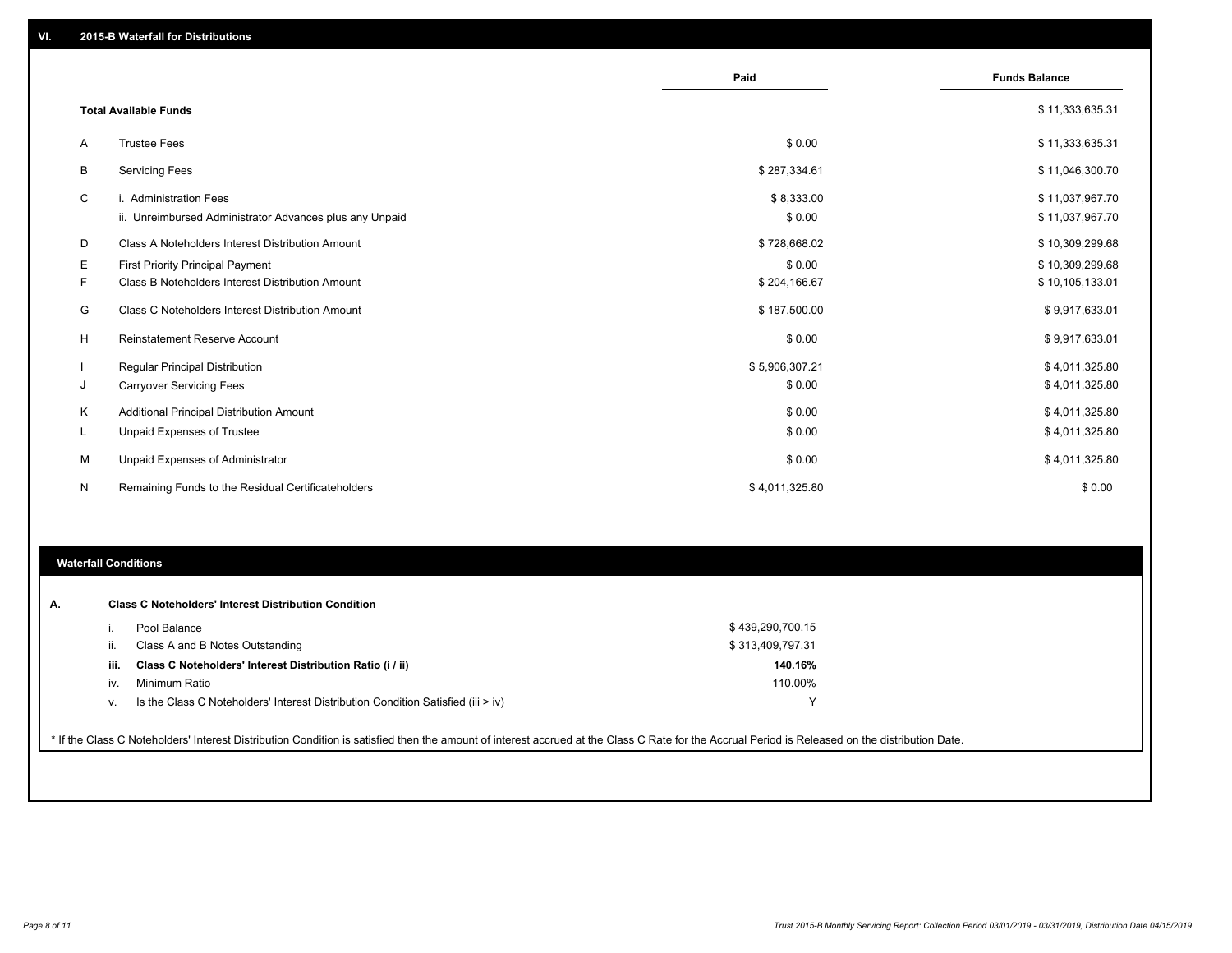| 2015-B Distributions<br>VII.                               |                         |                         |                         |
|------------------------------------------------------------|-------------------------|-------------------------|-------------------------|
| <b>Distribution Amounts</b>                                |                         |                         |                         |
|                                                            | A <sub>2</sub> A        | A <sub>2</sub> B        | A <sub>3</sub>          |
| Cusip/Isin                                                 | 78448QAB4               | 78448QAC2               | 78448QAD0               |
| <b>Beginning Balance</b>                                   | \$114,661,989.66        | \$53,747,807.65         | \$75,000,000.00         |
| Index                                                      | <b>FIXED</b>            | <b>LIBOR</b>            | <b>LIBOR</b>            |
| Spread/Fixed Rate                                          | 2.98%                   | 1.20%                   | 1.75%                   |
| Record Date (Days Prior to Distribution)                   | 1 NEW YORK BUSINESS DAY | 1 NEW YORK BUSINESS DAY | 1 NEW YORK BUSINESS DAY |
| Accrual Period Begin                                       | 3/15/2019               | 3/15/2019               | 3/15/2019               |
| <b>Accrual Period End</b>                                  | 4/15/2019               | 4/15/2019               | 4/15/2019               |
| Daycount Fraction                                          | 0.08333333              | 0.08611111              | 0.08611111              |
| Interest Rate*                                             | 2.98000%                | 3.68375%                | 4.23375%                |
| <b>Accrued Interest Factor</b>                             | 0.002483333             | 0.003172118             | 0.003645729             |
| <b>Current Interest Due</b>                                | \$284,743.94            | \$170,494.39            | \$273,429.69            |
| Interest Shortfall from Prior Period Plus Accrued Interest | $\mathsf{\$}$ -         | $$ -$                   | $\mathsf{\$}$ -         |
| <b>Total Interest Due</b>                                  | \$284,743.94            | \$170,494.39            | \$273,429.69            |
| <b>Interest Paid</b>                                       | \$284,743.94            | \$170,494.39            | \$273,429.69            |
| <b>Interest Shortfall</b>                                  | $\mathsf{\$}$ -         | $$ -$                   | $$ -$                   |
| <b>Principal Paid</b>                                      | \$4,021,315.55          | \$1,884,991.66          | $\mathsf{\$}$ -         |
| <b>Ending Principal Balance</b>                            | \$110,640,674.11        | \$51,862,815.99         | \$75,000,000.00         |
| Paydown Factor                                             | 0.020944352             | 0.020944352             | 0.000000000             |
| <b>Ending Balance Factor</b>                               | 0.576253511             | 0.576253511             | 1.000000000             |

\* Pay rates for Current Distribution. For the interest rates applicable to the next distribution date, please see https://www.salliemae.com/about/investors/data/SMBabrate.txt.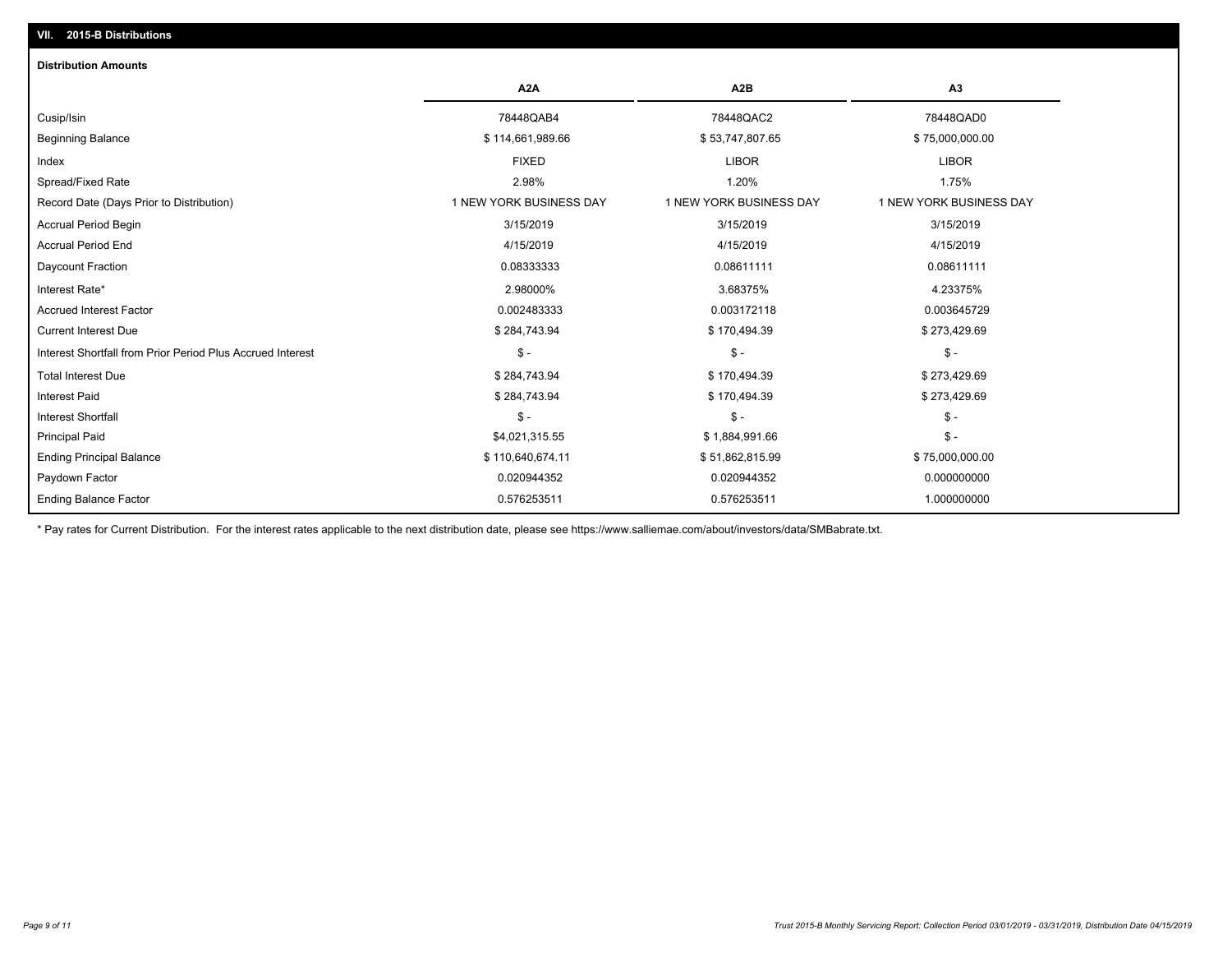| <b>Distribution Amounts</b>                                |                         |                         |
|------------------------------------------------------------|-------------------------|-------------------------|
|                                                            | в                       | C                       |
| Cusip/Isin                                                 | 78448QAE8               | 78448QAF5               |
| <b>Beginning Balance</b>                                   | \$70,000,000.00         | \$50,000,000.00         |
| Index                                                      | <b>FIXED</b>            | <b>FIXED</b>            |
| Spread/Fixed Rate                                          | 3.50%                   | 4.50%                   |
| Record Date (Days Prior to Distribution)                   | 1 NEW YORK BUSINESS DAY | 1 NEW YORK BUSINESS DAY |
| <b>Accrual Period Begin</b>                                | 3/15/2019               | 3/15/2019               |
| <b>Accrual Period End</b>                                  | 4/15/2019               | 4/15/2019               |
| Daycount Fraction                                          | 0.08333333              | 0.08333333              |
| Interest Rate*                                             | 3.50000%                | 4.50000%                |
| <b>Accrued Interest Factor</b>                             | 0.002916667             | 0.003750000             |
| <b>Current Interest Due</b>                                | \$204,166.67            | \$187,500.00            |
| Interest Shortfall from Prior Period Plus Accrued Interest | $\mathsf{\$}$ -         | $\mathsf{\$}$ -         |
| <b>Total Interest Due</b>                                  | \$204,166.67            | \$187,500.00            |
| Interest Paid                                              | \$204,166.67            | \$187,500.00            |
| <b>Interest Shortfall</b>                                  | $\mathsf{\$}$ -         | $\mathsf{\$}$ -         |
| <b>Principal Paid</b>                                      | $\mathsf{\$}$ -         | $$ -$                   |
| <b>Ending Principal Balance</b>                            | \$70,000,000.00         | \$50,000,000.00         |
| Paydown Factor                                             | 0.000000000             | 0.000000000             |
| <b>Ending Balance Factor</b>                               | 1.000000000             | 1.000000000             |

\* Pay rates for Current Distribution. For the interest rates applicable to the next distribution date, please see https://www.salliemae.com/about/investors/data/SMBabrate.txt.

**VII. 2015-B Distributions**